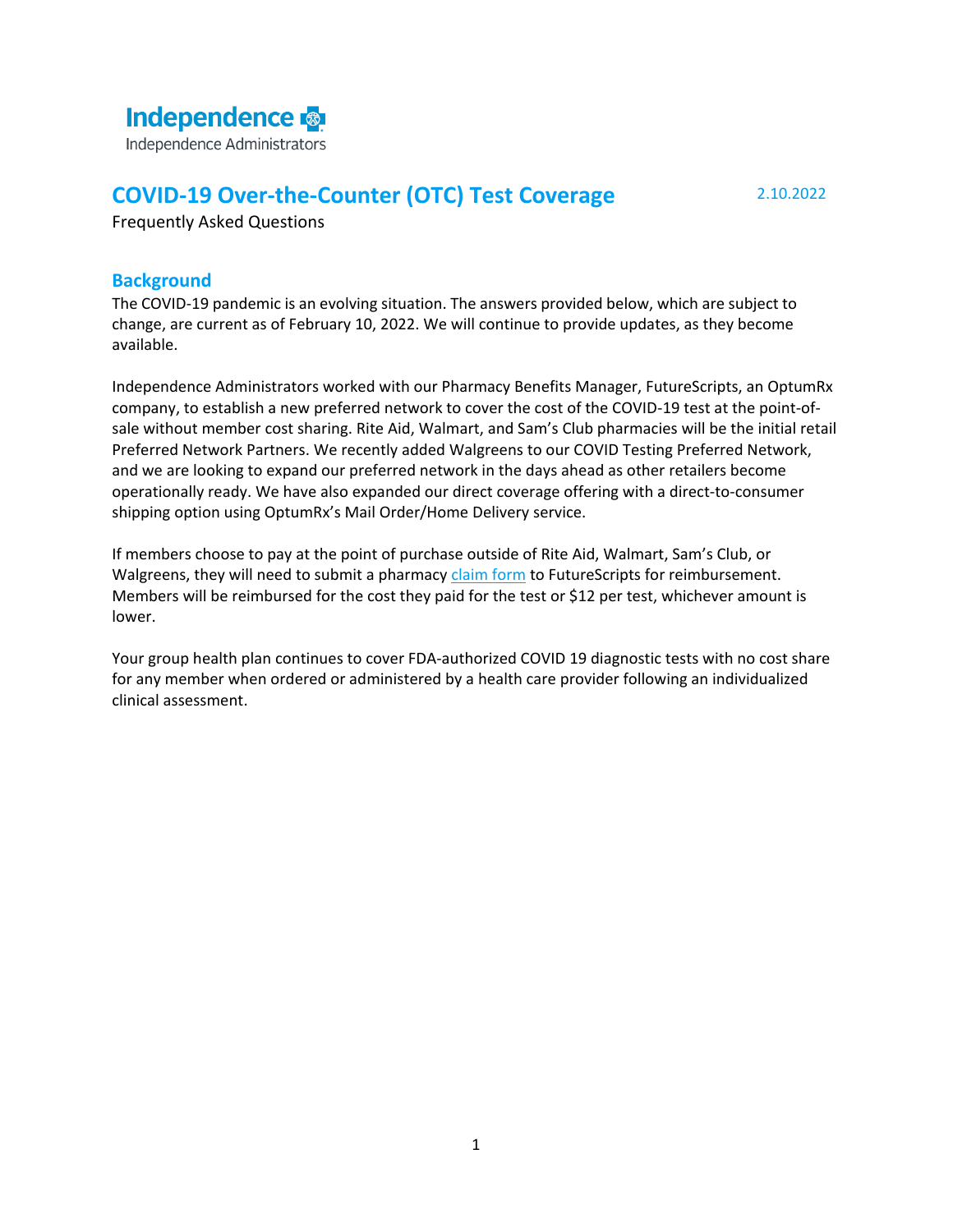# **Frequently Asked Questions**

## **Q: What is the Over-the-Counter Test Coverage Mandate?**

A: The Biden Administration announced new federal guidance on January 10, 2022, that people with employer-sponsored or individual health insurance coverage can seek reimbursement for the purchase of FDA-authorized over-the-counter COVID-19 tests from their employer group or health insurer effective with tests purchased on or after January 15, 2022. This guidance will remain in effect through the end of the Federal Public Health Emergency (PHE). The coverage is not retroactive and will not apply to any test kit purchases made prior to January 15, 2022.

### **Q: What does the Over-the-Counter Test Coverage Mandate Cover?**

A: Currently, we have identified the following OTC diagnostic COVID-19 Antigen test kits as covered. The most common tests are Flowflex™, Ellume™, InteliSwab™, BinaxNOW™ and On/Go.™

| <b>Product ID</b> | <b>Product Label</b>            | <b>Product Name Extension</b>       | <b>GPI-14</b>  |
|-------------------|---------------------------------|-------------------------------------|----------------|
| 11877001140       | BINAXNOW COV KIT HOME TES       | BINAXNOW COVID-19 AG CARD HOME TEST | 94101024356400 |
| 56964000000       | ELLUME COV19 KIT HOME TES       | ELLUME COVID-19 HOME TEST           | 94101024356400 |
| 50021086001       | ELLUME COV19 KIT HOME TES       | <b>ELLUME COVID-19 HOME TEST</b>    | 94101024356400 |
| 82607066026       | KIT HOME TST<br><b>FLOWFLEX</b> | FLOWFLEX COVID-19 AG HOMETEST       | 94101024356400 |
| 08337000158       | INTELISWAB KIT COVID-19         | INTELISWAB COVID-19 RAPID TEST      | 94101024356400 |
| 60006019166       | ON/GO COVID KIT ANTIGEN         | ON/GO COVID-19 ANTIGEN SELF-TEST    | 94101024356400 |
| 14613033968       | QUICKVUE HOM KIT COVID-19       | QUICKVUE AT-HOME COVID-19 TEST      | 94101024356400 |
| 14613033972       | QUICKVUE HOM KIT COVID-19       | QUICKVUE AT-HOME COVID-19 TEST      | 94101024356400 |
| 14613033967       | QUICKVUE HOM KIT COVID-19       | QUICKVUE AT-HOME COVID-19 TEST      | 94101024356400 |
|                   |                                 |                                     |                |

Under the new federal guidelines, members can seek reimbursement for up to eight (8) FDA-authorized tests per member per calendar month.

*Note: Tests may be packaged individually or with multiple tests in one package. The quantity limit will apply to total number of tests dispensed. For example, a member will be limited to 8 boxes containing 1 test kit (8 total units) or 4 boxes containing 2 test kits each (8 total units)*

#### **Q: Who is eligible for the over-the-counter test reimbursement?**

A: Members with employer-sponsored group health plans can seek reimbursement for the purchase of FDA-authorized over-the-counter COVID-19 tests.

Additionally members can visit Community-based [testing sites](https://www.hhs.gov/coronavirus/community-based-testing-sites/index.html) and pharmacies that offer low or no-cost testing, or visit [www.COVIDtests.gov](http://www.covidtests.gov/) to order free at-home tests from the Federal government.

#### **Q: How do my members get OTC tests covered through my health plan?**

A: If your group health plan has FutureScripts, the plan will administer coverage of OTC COVID-19 tests through the pharmacy benefit in two ways:

1. When shopping at a Rite Aid, Walmart, Sam's Club, or Walgreens, members should check out at the pharmacy counter and present their prescription drug ID card. When they do, the pharmacist will process the tests at a \$0 copay, and the member won't have to save the receipt or submit a claim form.

If the member purchased the tests online or not through the pharmacy counter of a Rite Aid, Walmart, Sam's Club, or Walgreens, they can submit an Rx claim form with their original receipt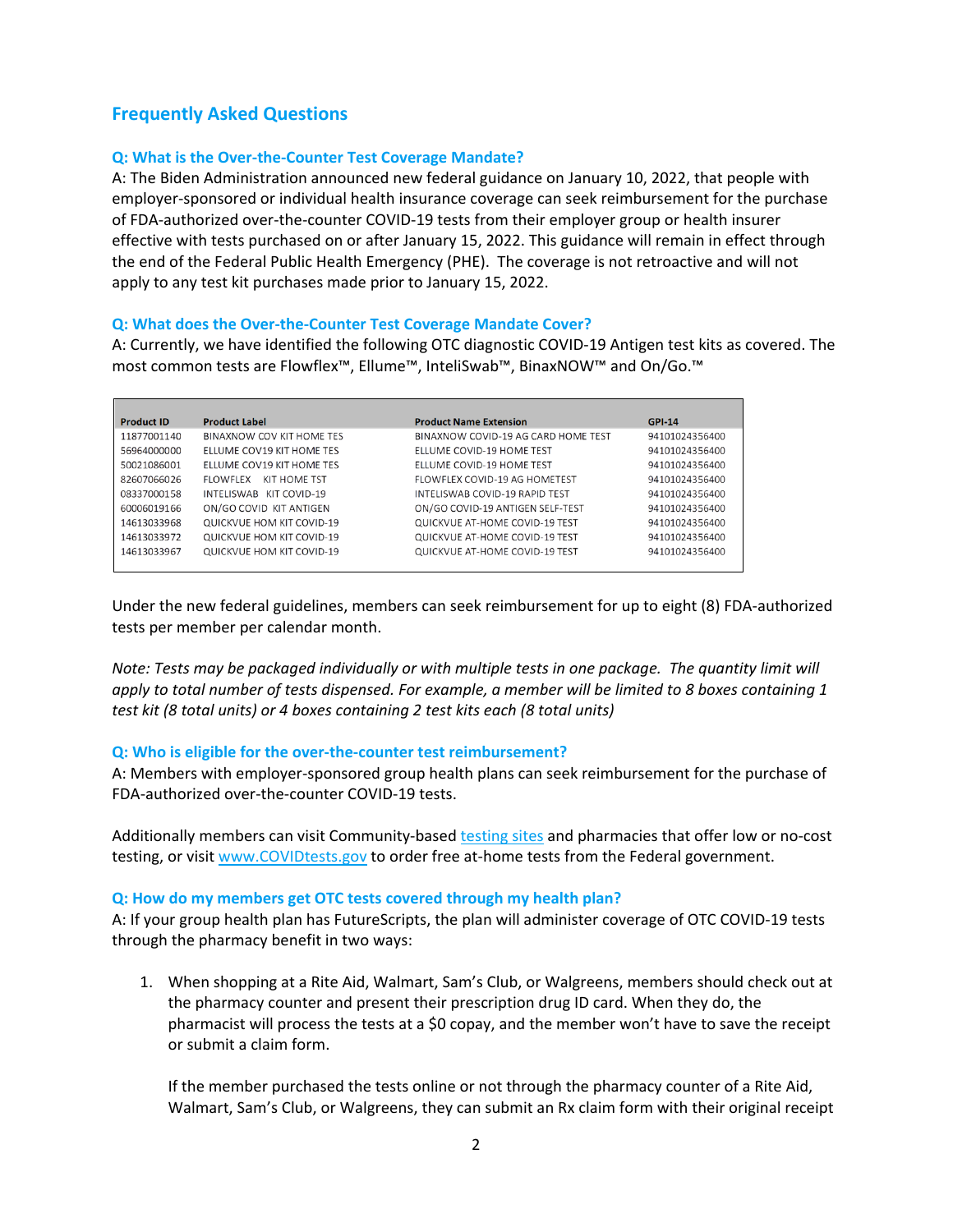by going [here.](https://covidtest.optumrx.com/covid-test-reimbursement)

2. Members can also purchase tests from other in-store or online retailers (outside of Rite Aid, Walmart, Sam's Club, or Walgreens); however, if they do, they will need to submit an online claim [form](https://covidtest.optumrx.com/covid-test-reimbursement) and include their receipt(s). Members will be reimbursed for the cost they paid for the test, or \$12 per test, whichever amount is lower.

#### **Q: Where can I find OTC COVID-19 tests covered through the FutureScripts Preferred Network?**

A: Your group health plan will cover up to eight (8) OTC COVID-19 tests that are FDA-authorized with emergency use authorization (EUA). These tests are sold at an ever-growing list of retailers, though they may be hard to find due to a limited supply and high demand. Initially, Rite Aid, Walmart, Sam's Club, and Walgreens will participate in the COVID Testing Preferred Network. We are looking to expand our preferred network in the days ahead as other retailers become operationally ready.

We have also expanded our direct coverage offering with a direct-to-consumer shipping option using OptumRx's Mail Order/Home Delivery service. Members can log in to the Independence Administrators member portal at myibxtpabenefits.com, click on 'Pharmacy' in the 'My Benefits' box, scroll down and select 'Pharmacy Mail Order / Home Delivery.' A new page will open. From there, members will select 'Order Now' to get at-home COVID-19 tests with \$0 copay. There is a minimum order amount required to get free shipping. Members who have not accessed the Pharmacy Mail Order/Home Delivery function previously will be required to register their account.

We will continue to share updates through our regular communications channels to keep our clients and members informed.

# **Q: Are OTC COVID-19 tests covered even if the tests were not ordered or recommended by a health care provider?**

A: Yes. OTC COVID-19 tests purchased without an order or individualized clinical assessment by a health care provider are covered—up to eight (8) tests per member per calendar month. Please note that most tests are packaged with multiple tests per package. The coverage is per test, not per package.

# **Q: Does Independence Administrators have the ability to differentiate COVID-19 tests ordered by a physician vs OTC tests? [Added February 3, 2022]**

A: Yes. The claim will distinguish the origin and type of test the member receives for us to differentiate between OTC tests and physician-ordered tests. This will allow us to ensure that members can only receive eight (8) OTC tests per member per calendar month, in accordance with the new Biden Administration policy, and that members can receive an unlimited number of physician-ordered tests so long as the test complies with our [testing coverage medical policy.](https://medpolicy.ibx.com/ibc/Commercial/Pages/NewsArticles/e608b28d-f17e-4672-a1d3-39e5eed12c77.aspx)

#### **Q: Can a member be reimbursed for OTC COVID-19 tests for employment purposes?**

A: No. Group health plans are not required to provide coverage of COVID-19 testing, including OTC tests, for employment, travel, or return-to-school purposes.

# **Q: Does the group health plan still cover the cost of COVID-19 tests administered with a health care provider's involvement or prescription?**

A: Yes. During the Federal Public Health Emergency (PHE), the group health plan will cover the cost of a COVID-19 diagnostic test without applying member cost share (such as deductibles, copays, and coinsurance) for tests ordered by a provider or when a provider refers you for a test.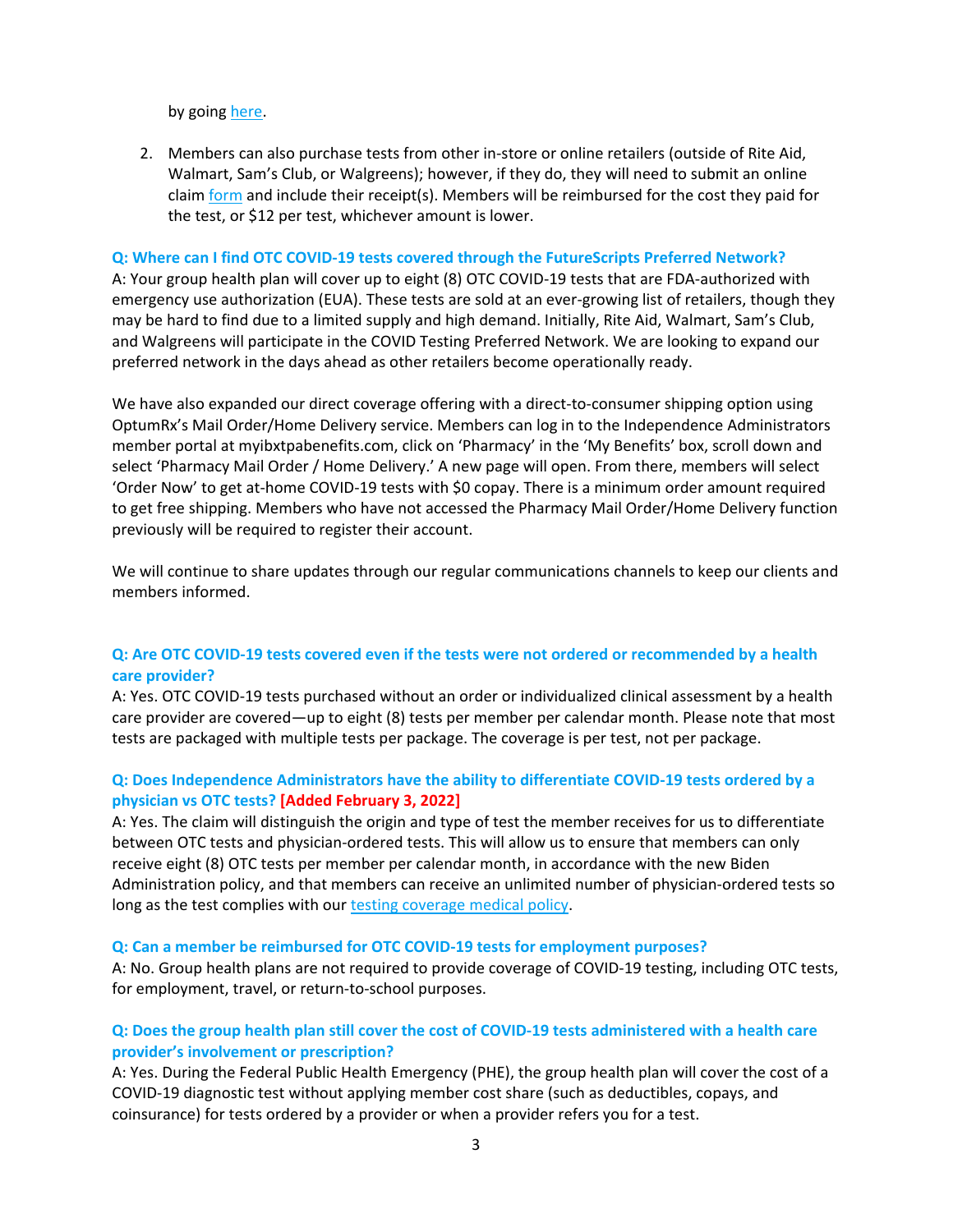#### **Q: How long will it take for a member to be reimbursed for OTC tests?**

A: Members should allow on average 30 days for claims processing and for payment to be issued.

# **Q: How can a member check on the reimbursement status when the claim is submitted through FutureScripts?**

A: Members can access the Independence Administrators Member Portal to check their claim status or contact OptumRx/FutureScripts via the message center if the claim is not yet appearing. If additional assistance is needed, members can call the customer service number on the back of their member identification card.

#### **Q: How do my members get reimbursed for over-the-counter tests?**

If a member paid out of pocket for an OTC COVID-19 test on or after January 15, 2022, the member can submit a [claim](https://covidtest.optumrx.com/covid-test-reimbursement) a to be reimbursed up to \$12 per test.

As always, members can call the phone number on their member ID card if they have any additional questions.

#### **Q: What will the cost be to self-funded group employers when FutureScripts is the PBM?**

A: For the Preferred Network, pricing will be based upon Rite Aid's, Walmart's, Sam's Club's, and Walgreens's owned pharmacies Usual & Customary (U&C) submissions, plus a \$0.50 dispensing fee per claim. This \$0.50 dispensing fee replaces the existing contracted dispensing fee for these test kits. There will also be a \$2 per claim administrative fee. The \$2.50 fee (administrative and dispensing) is assessed per claim, not per test. So, if a member submits a claim for one test or eight tests, the total fee (administrative and dispensing) assessed is the same: \$2.50.

For Direct Member Reimbursement (DMR) claim pricing will be processed at a cost of up to \$12 per test with a \$2 per claim administrative fee. The \$2 administrative fee is assessed per claim, not per test. So, if a member submits a DMR claim for one test or eight tests, the total fee assessed is the same: \$2.

Our Fraud, Waste, and Abuse (FWA) processes will closely monitor the U&C charges to protect the financial best interests of our clients.

#### **Q: What is the approximate cost of the COVID-19 test kits?**

A: The average U&C is between \$10-\$13 per test for Rite Aid, Walmart, Sam's Club, and Walgreens.

#### **Q: Will rebates apply to these tests?**

A: No, rebates will not apply to these over-the-counter products.

### **Q: Why is OptumRx charging a \$2 per claim administrative fee for self-funded customers? [Added February 3, 2022]**

A: OptumRx is putting forth a substantial level of unanticipated operational and administrative effort, including added personnel, to build and consistently maintain multiple dimensions of a program like this. These efforts include network pharmacy contracting; claims adjudication setup/maintenance; direct member reimbursement support; product file maintenance; member and provider service/communications support; program-specific analytics/reporting; web portal enhancements; and fraud, waste, and abuse monitoring. The assessed fees are designed to help cover some of the associated costs of these efforts and are in line with, if not lower than, industry benchmarks. Further, we are not adding any margin nor passing on any applicable DMR fees to our customers. The \$0.50 per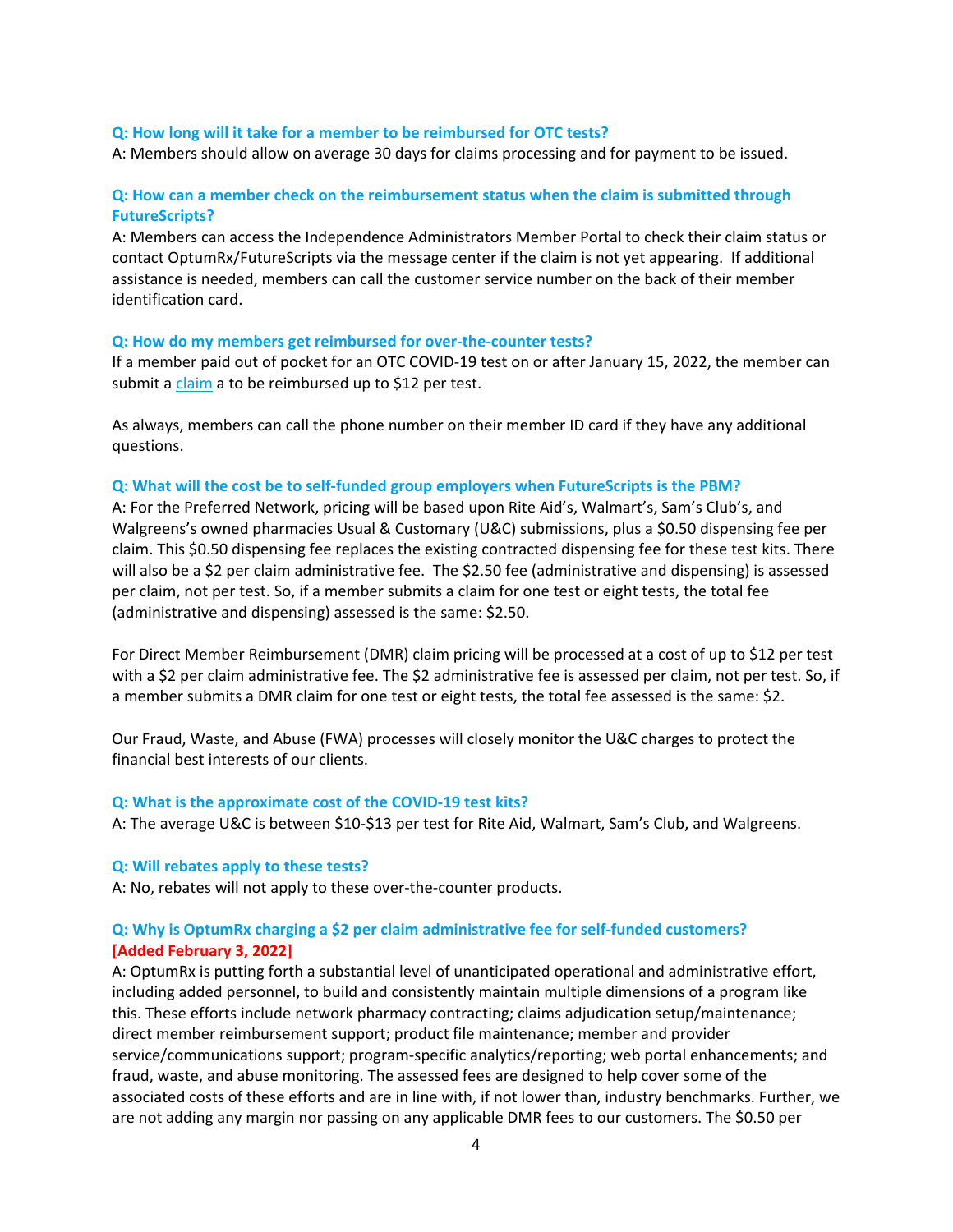claim dispensing fee is being paid directly to the pharmacy. These are OTC products (not prescription items) for which pharmacies would typically collect a full retail price.

Additionally, OptumRx is fully passing through pharmacy network pricing to all our customers, traditional and pass-through, applying special adjudication logic for this unique Network. Also, if a member processes a claim for eight (8) tests, the fee is only assessed once for the submitted claim; it is not assessed per test.

# **Q: Where do Independence Administrators' administrative services agreements with customers allow for the administrative fees and pharmacy rates? [Added February 3, 2022]**

A: Independence Administrators' administrative services agreements with self-funded customers authorize Independence Administrators to charge self-funded customers administrative fees for administrative services. In response to the Biden Administration's regulatory guidance, Independence Administrators established the COVID Testing Preferred Network with unique rates and adjudication rules. Independence Administrators' administrative services agreements with self-funded customers did not contemplate or include services related to the COVID Testing Preferred Network. Therefore, it is appropriate and reasonable for Independence Administrators to charge an administrative fee to selffunded customers for services related to the COVID Testing Preferred Network. The self-funded customer's participation in Independence's COVID Testing Preferred Network will assist the self-funded customer in its compliance with the regulatory guidance. OTC tests dispensed through the COVID Testing Preferred Network will be charged to the customer at the participating pharmacies' U&C plus a \$0.50 dispensing fee. Additionally, an administrative fee of \$2 per claim to OptumRx will be added and rebates will not apply to these over-the-counter product claims. Participation in the COVID Testing Preferred Network is voluntary and customers may choose not to participate in the COVID Testing Preferred Network if these terms are not acceptable to them.

# **Q: Does Independence Administrators require an amendment to plan documents to reflect coverage of OTC/at-home test kits? [Added February 3, 2022]**

A: Independence Administrators' contracts include a 'Compliance with Law' provision that requires that Independence comply with all applicable Federal, state, and local laws, and regulations. Therefore, an amendment to our contracts is not necessary.

#### **Q: What are the Safe Harbor requirements?**

A: Safe Harbor requirements apply if the health plan or insurer provides tests through its pharmacy network at Point-of-Sale and a direct-to-consumer shipping program, under which there is no upfront out-of-pocket expenditure by the participant. Independence Administrators, in working with FutureScripts, is offering a Point-of-Sale provider network and good faith, diligent compliance efforts to establish a direct-to-consumer shipping option using OptumRx's Mail Order/Home Delivery service.

# **Q: Can you confirm that your coverage of OTC COVID tests satisfies the two safe harbors on behalf of self-insured (SI) clients?**

A: Independence Administrators does not provide legal advice. Independence Administrators, in working with FutureScripts, is offering a Point-of-Sale provider network and good faith, diligent compliance efforts to establish a direct-to-consumer shipping option using OptumRx's Mail Order/Home Delivery service.

#### **Q: Explain the \$12 cost cap the government is talking about?**

A: The \$12 cost cap is a cap on coverage for out-of-network providers that can be implemented when the Safe-Harbor requirements are met. The maximum amount that is required to be reimbursed is \$12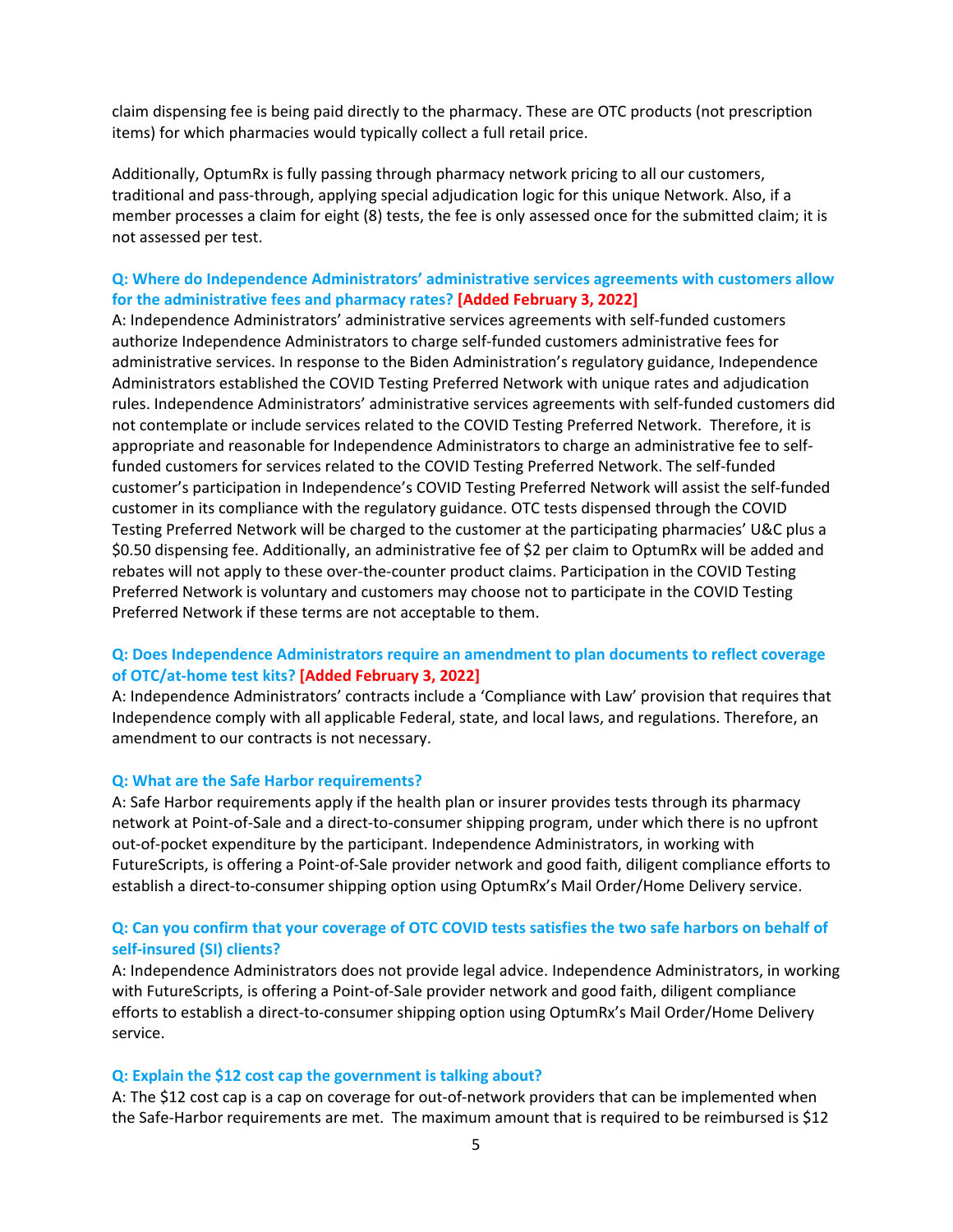per test.

# **Q: How will OTC COVID-19 tests be adjudicated for clients that enroll in this network?**

A: A COVID-19 OTC Drug List will be associated with the network to allow coverage of OTC COVID-19 antigen tests that are FDA-authorized and are included in the Medispan file through the pharmacy benefit.

The adjudication platform is set-up to process any OTC COVID 19 antigen test currently on our drug list with a max quantity limit of 8 units per covered member per calendar month across the entire list of products included in the OptumRx standard offering. A rejection will occur if the member selects product package sizes that do not comply with established quantity limits (e.g., packages containing greater than 8 tests that cannot be broken apart) and a PCR test that requires submission to a lab and provider involvement to review and confirm results.

If a member attests the test is for illness or contact with COVID-19, our solution's point-of-service (POS) rules will limit the number of tests a member can purchase to eight per person per calendar month to align with the requirements of the Biden administration's insurance coverage mandates.

These tests will adjudicate at \$0 member copay until the member reaches the limit. Once the member has exhausted their allowed tests, the member will be responsible for the cost of their tests.

If a member exhausts their allowed test or attests that it's for school or employment reasons, the solution's rules will deny the claim, and the member will need to cover the full cost of the test.

## **Q: Is a prescription required to get an OTC COVID-19 test?**

A: No, a prescription will not be required for OTC COVID-19 test kits.

#### **Q: Will the OTC COVID-19 tests be covered without cost sharing for HDHP members?**

A: Yes, HDHP members are eligible to receive up to 8 tests per covered member per calendar month.

**Q: Will you be able to process claims from vendors outside of the COVID Testing Preferred Network?** A: Yes, members can submit a claim for reimbursement using this [form.](https://covidtest.optumrx.com/covid-test-reimbursement)

# **Q: Will reporting be available to customers?**

A: Yes, we're in the process of evaluating the specific metrics to provide detailed reporting to our clients in the coming weeks.

# **Q: Are members required to provide proof of purchase, and/or written attestations that tests are for personal use? What processes are in place to prevent potential fraud?**

A: Members will be required to provide a receipt and to attest to the purpose of the test when submitting for reimbursement. We include an acknowledgment on the form which states, "I certify that the OTC COVID-19 test for which reimbursement is requested were received for use by the patient above, and that I (or the patient, if not myself) am eligible for benefits. I also certify that the test kits received were not for employment-related COVID-19 testing requirements." Additionally, when a member purchases a COVID-19 OTC test from a pharmacy, the pharmacist will get a pop-up notification asking the member to certify that the test is not for employment purposes.

**Q: For plans with carved-out pharmacy benefits please confirm if the underlying medical plan will**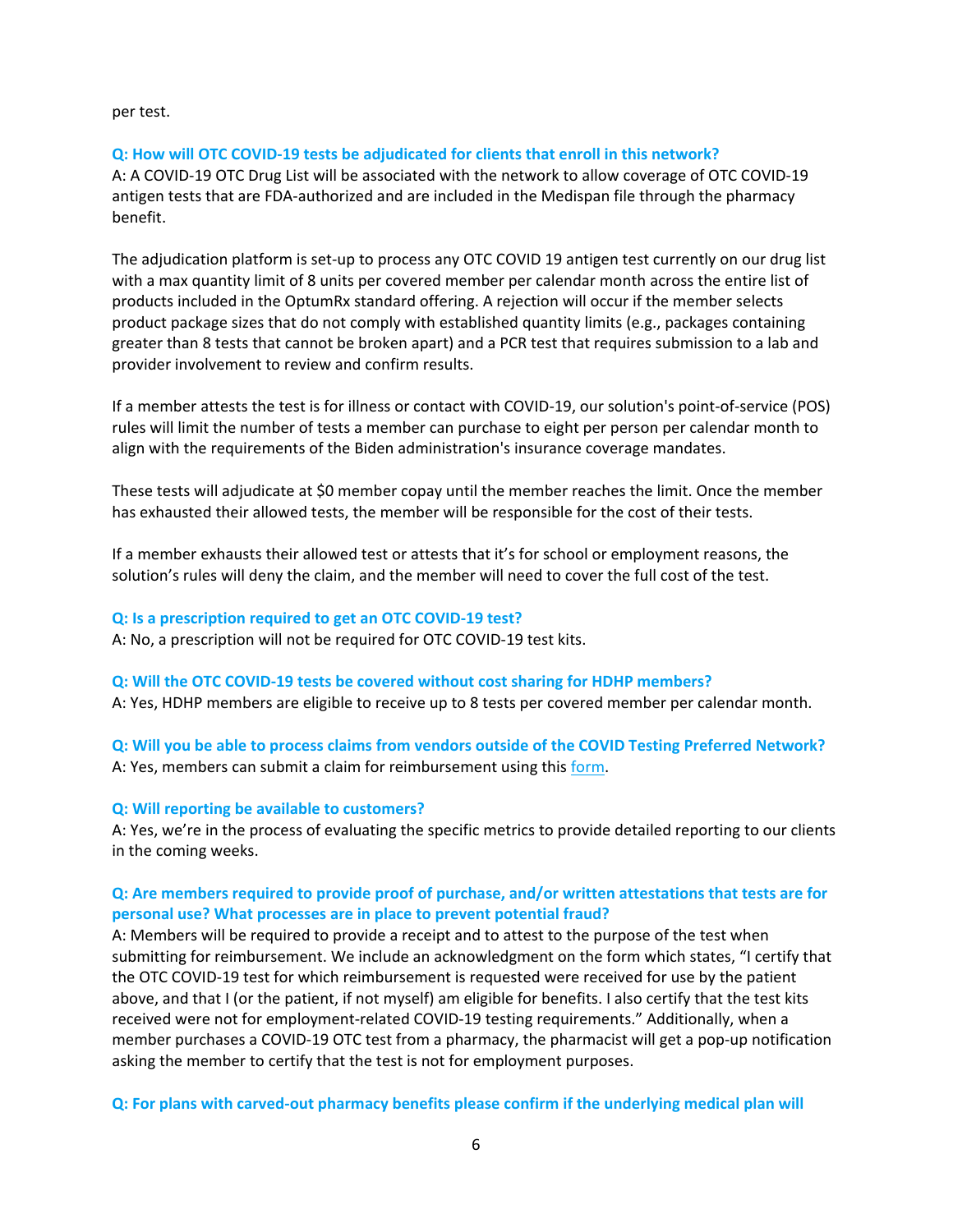**standardly cover this so that coordination with the PBM can be done to exclude coverage. If the plan wanted to cover through the PBM instead, is it possible to exclude coverage under medical to avoid both the TPA and PBM funding more than the required allotted number of maximum tests?** A: We will deny the claim under medical, if it's being covered under the PBM, to ensure benefit accumulators are accurate.

# **Q: What is the setup for self-funded/ASO clients who do not have Pharmacy/PBM benefits through FutureScripts?**

A: For clients that use a PBM other than FutureScripts, we are assuming the client will be using their PBM for coverage of the tests. PBMs have the network to meet the requirements by implementing a preferred pharmacy and/or direct-to-consumer solution, which cannot be accomplished in the same manner through medical benefits. If the client does not want to use their PBM and wants to process reimbursement claims through the medical coverage, they need to contact their Account Executive for details. It is important to keep in mind that to ensure only eight tests per member per calendar month are processed, using one benefit program will be ideal.

## **Q: Are pharmacies that are not in the COVID Testing Preferred Network considered non-participating?**

A: Yes, for Test Kits. If a member obtains an FDA-authorized OTC test on or after January 15, 2022, without leveraging our available COVID Testing Preferred Network solution, that member will still be eligible for reimbursement, but would be limited to a max reimbursement of \$12 per test obtained and 8 tests per 30 calendar days.

# **Q: Will COVID testing done by a provider (PCP, urgent care, pharmacist, etc.) be counted towards the limit (i.e., 8 tests per member per calendar month)?**

A: No. Any diagnostic test a member receives through and ordered by a health care provider will not be subject to the 8 test per calendar month limit.

**Q: Will you exclude coverage of any OTC COVID tests (e.g., tests not authorized by the FDA)?** A: Yes. Coverage is only available to FDA EUA OTC tests subject to the Federal guidelines.

**Q: Will the group health plan that has FutureScripts limit the reimbursement of tests purchased at non-preferred pharmacies or at other non-preferred retailers to the lesser of \$12 or the actual price of the OTC test (e.g., if two tests in a kit, you will reimburse \$24)?** A: Yes.

### **Q: Will the group health plan stop covering OTC COVID tests when the emergency order is no longer in place?**

A: Yes, coverage of OTC tests will last for the duration of the Federal Public Health Emergency (PHE).

# **Q: How are you educating the member on which pharmacies/sellers are preferred and on the coverage limit (i.e., \$12 per test) when a non-preferred pharmacy/seller is used?**

A: The group health plan will communicate all the program details with its members.

# **Q: What reasonable steps will be taken to ensure that members have sufficient access to tests through an adequate number of retail locations, as required by the safe harbor?**

A: Through our COVID-19 Testing Preferred Network, for group health plans that have FutureScripts, members will have access to purchase OTC tests at over 2,700 Rite Aid locations in nearly 20 states, over 4,800 Walmart locations, nearly 600 Sam's Club locations in all 50 states, and nearly 9,000 Walgreens locations nationwide.